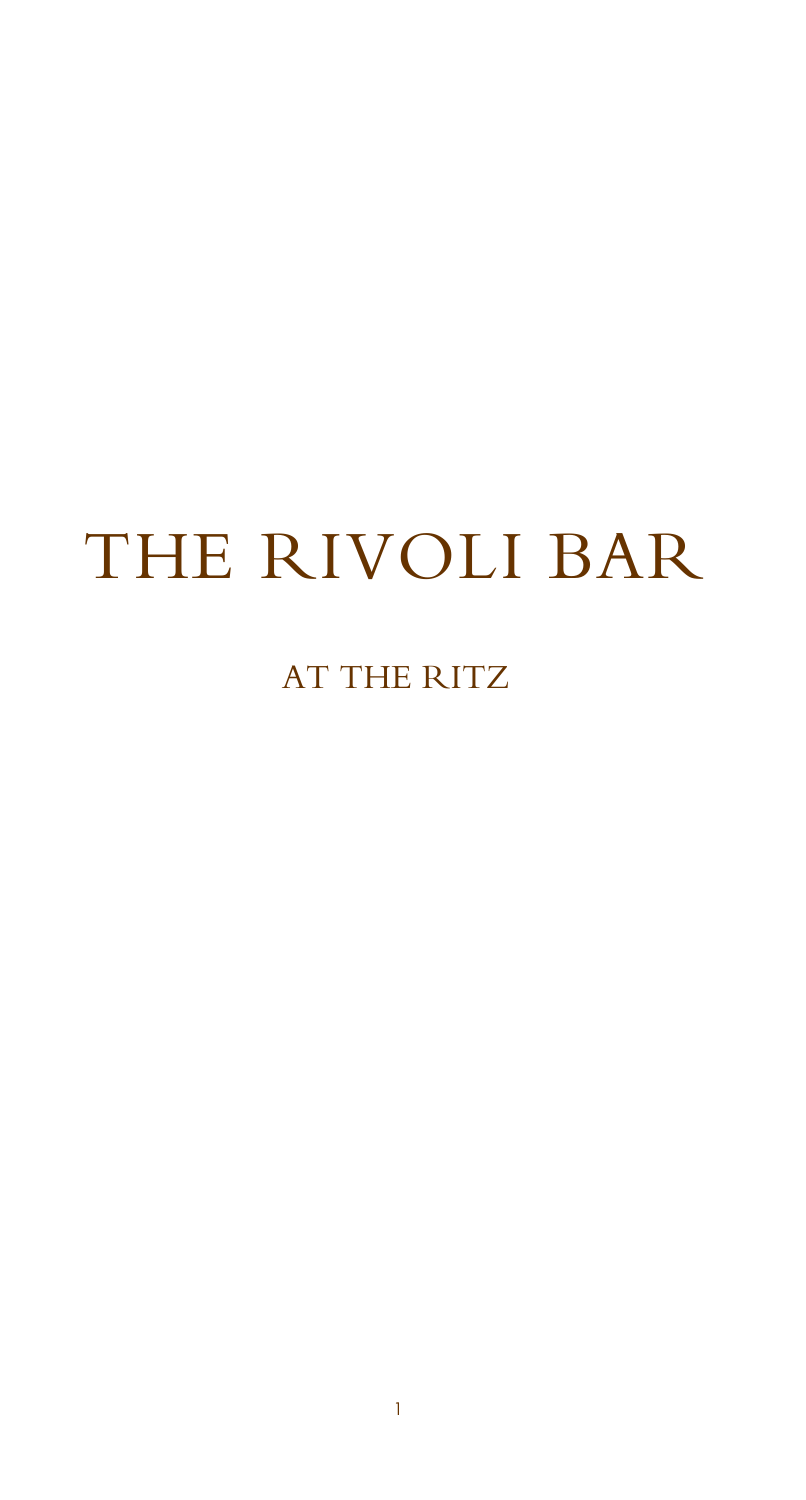'See all without looking; hear all without listening; be attentive without being servile; anticipate without being presumptuous.'

- César Ritz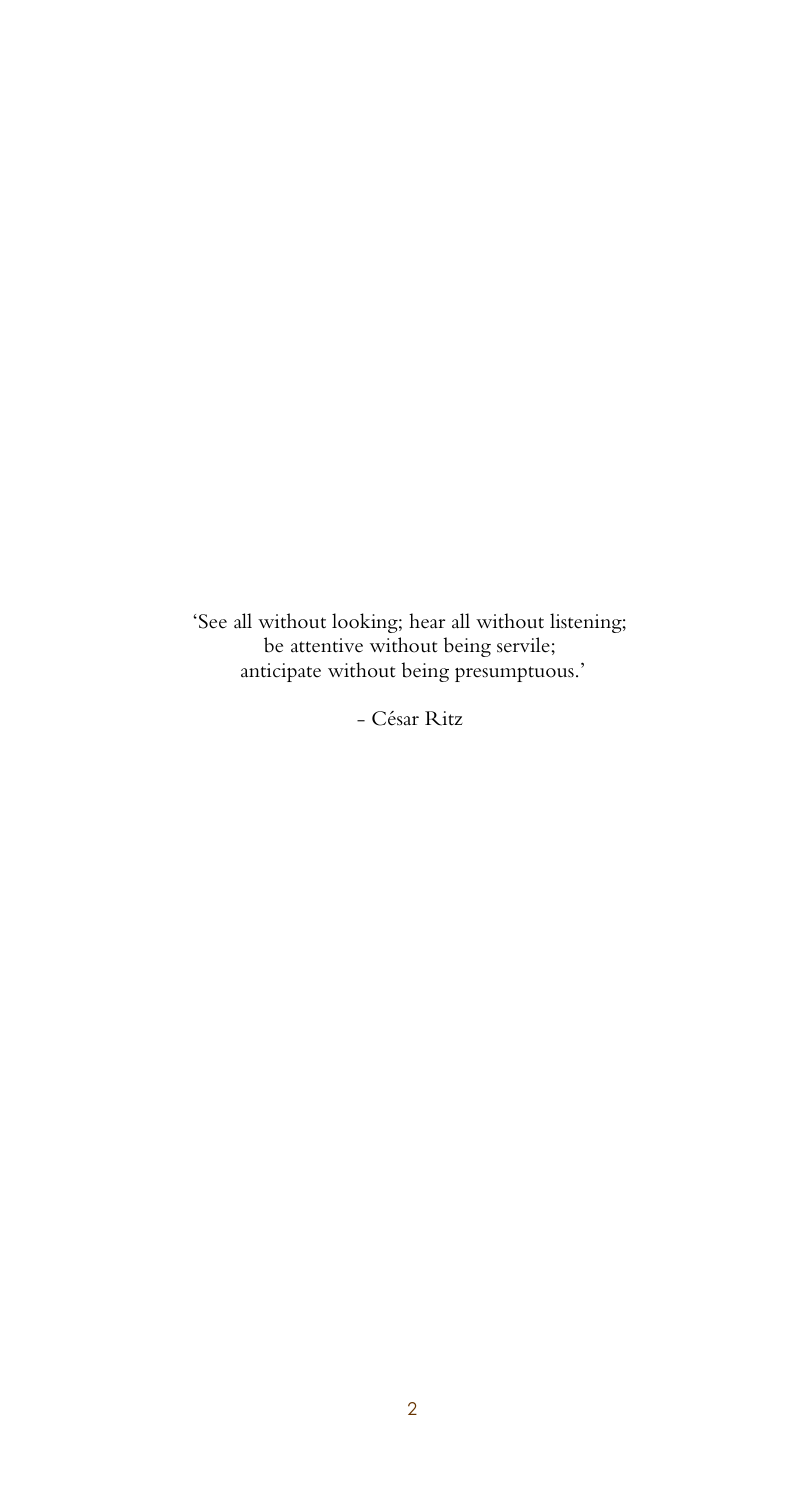#### CAVIAR Served between 12:00 and 22:00

#### ROYAL BELGIAN PLATINUM

Platinum Sturgeon Caviar has an intense flavour, often with long hazelnut notes and colour ranging from dark grey to ebony.

| 30 <sub>g</sub> | $\measuredangle$ 145 |
|-----------------|----------------------|
| 50 <sub>g</sub> | $\sqrt{236}$         |

Vodka Pairing: Grey Goose £15 per 50ml

#### ROYAL BELGIAN OSCIETRA

Oscietra produces its eggs after 8 years. It has a nutty, mellow taste, which develops into a buttery sweetness similar to lobster, and a golden brown to slate colour. Historically the egg is smaller than Beluga Caviar, but with increased farming, the egg size can sometimes be almost as large as its mighty cousin Beluga.

| 30g            | $\textsterling$ 175              |
|----------------|----------------------------------|
| $50\mathrm{g}$ | $\textcolor{red}{\downarrow}290$ |

Vodka Pairing: Chopin £22 per 50ml

#### ROYAL BELGIAN BELUGA

Considered as the King of Caviar,

Beluga is rare as it takes 12 years to produce its eggs. Steely grey in colour, it is often the largest egg with notes of walnuts and cream with hints of both the sea and the finest quality salt.

| 30 <sub>g</sub> | $\textcolor{blue}{\cancel{2}}402$ |
|-----------------|-----------------------------------|
| 50 <sub>g</sub> | $\textcolor{blue}{\cancel{1,0}}$  |

Vodka Pairing: Stoli Elit £19 per 50ml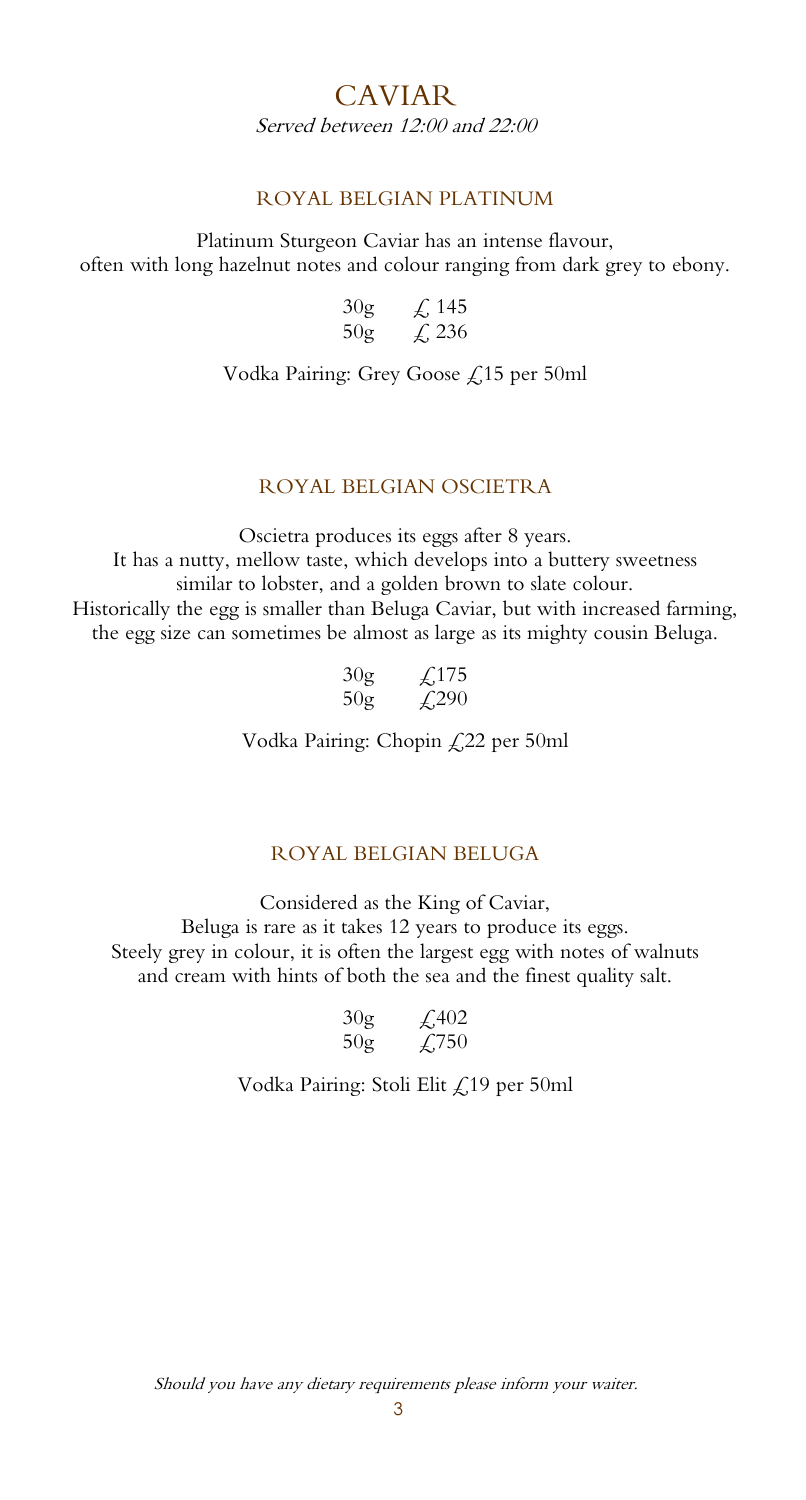## BAR FOOD MENU

Served between 12:00 and 22:00

#### RIVOLI SANDWICHES served with French Fries

| Ritz Classic Club                         | $\angle$ 32 |
|-------------------------------------------|-------------|
| Smoked Salmon, Cucumber and Horseradish   | <b>£32</b>  |
| Salt Beef Sandwich, Sourdough and Mustard | <b>£32</b>  |

#### RIVOLI CLASSICS

| Burrata, Cherry Tomato and Pistachio Pesto | £,29                              |
|--------------------------------------------|-----------------------------------|
| Tuna Niçoise Salad                         | £29                               |
| Caesar Salad, Chicken and Bacon            | $\angle$ ,32                      |
| Oak Smoked Salmon                          | $\textcolor{red}{\cancel{1,34}}$  |
| Fish Goujons                               | $\sqrt{.}35$                      |
| The Ritz Cheeseburger                      | $\sqrt{.}35$                      |
| Six Rossmore Oysters                       | $\angle$ ,36                      |
| Rivoli Lobster Rolls, Sauce Choron         | $\textcolor{blue}{\cancel{f,36}}$ |
| Smoked Salmon Moscovite                    | $\angle 40$                       |
| Plat du Jour                               | $\angle$ .45                      |

#### DESSERTS

| Selection of Homemade Ice Cream and Sorbet | $\angle 17$ |
|--------------------------------------------|-------------|
| Raspberry Ratafia Trifle                   | $\angle 21$ |
| Passion Fruit Pavlova                      | $\angle 21$ |
| Chocolate Mousse, Hazelnut and Caramel     | ¥ 21        |

Should you have any dietary requirements please inform your waiter.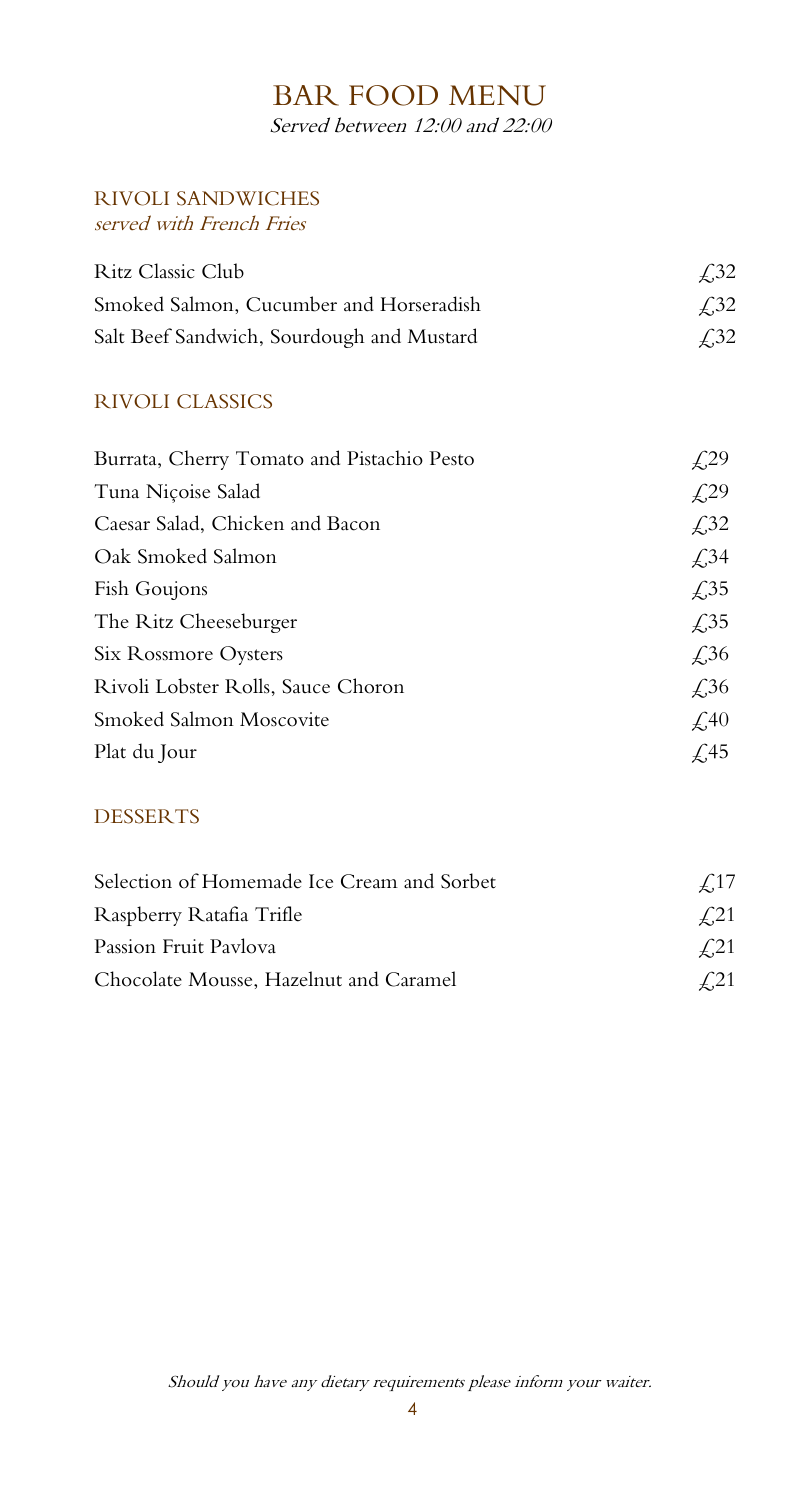### **CHAMPAGNE**

| <b>BRUT</b>                               | Vintage   | Glass<br>150ml                    | <b>Bottle</b><br>750ml                       |
|-------------------------------------------|-----------|-----------------------------------|----------------------------------------------|
| Barons de Rothschild, 'Réserve Ritz' Brut | <b>NV</b> | $\&22$                            | $\textcolor{red}{\lesssim} 105$              |
| Perrier-Jouët, 'Grand Brut'               | NV        | $\textcolor{red}{\downarrow}26$   | $\textcolor{red}{\lesssim} 130$              |
| Bollinger, 'Special Cuvée' Brut           | NV        | $\textcolor{blue}{\cancel{1,26}}$ | $\textcolor{red}{\downarrow}$ 130            |
| Ayala, Brut Nature                        | <b>NV</b> |                                   | £140                                         |
| Charles Heidsieck, Blanc de Blancs        | <b>NV</b> | $\textcolor{red}{\mathcal{L}}30$  | £150                                         |
| Krug, 'Grande Cuvée' Brut                 | <b>NV</b> |                                   | £390                                         |
| ROSÉ                                      |           |                                   |                                              |
| Barons de Rothschild, 'Réserve Ritz' Rosé | <b>NV</b> | $\sqrt{25}$                       | $\textsterling$ 115                          |
| Billecart-Salmon, Rosé                    | NV        |                                   | $\textcolor{red}{\lesssim} 140$              |
| Laurent-Perrier, Rosé                     | <b>NV</b> | £30                               | $\textcolor{red}{\mathcal{L}}$ 150           |
| Perrier-Jouët, 'Blason' Rosé              | NV        |                                   | £170                                         |
| Dom Perignon, Rosé                        | 2006      |                                   | $\textcolor{blue}{\cancel{.590}}$            |
| Louis Roederer, 'Cristal' Rosé            | 2013      |                                   | £1,150                                       |
| <b>VINTAGE</b>                            |           |                                   |                                              |
| Barons de Rothschild, 'Réserve Ritz'      | 2010      |                                   | $\text{\textsterling}160$                    |
| Deutz, 'La Côte Glacière' Blanc de Noirs  | 2012      |                                   | $\textcolor{red}{\pounds}220$                |
| Bollinger, 'Grande Année' Brut            | 2012      |                                   | $\textcolor{red}{\textbf{\textsterling}}260$ |
| Dom Perignon, Brut                        | 2012      |                                   | $\textcolor{blue}{\cancel{2,350}}$           |
| Krug, Brut                                | 2006      |                                   | £590                                         |
| PRESTIGE CUVÉE                            |           |                                   |                                              |
| Taittinger, 'Comtes de Champagne' Brut    | 2011      |                                   | $\textcolor{red}{\cancel{2}}320$             |
| Perrier-Jouët, 'Belle Epoque' Brut        | 2012      |                                   | $\textcolor{blue}{\cancel{2,340}}$           |
| Pol Roger, 'Sir Winston Churchill' Brut   | 2012      |                                   | $\textsterling}470$                          |
| Louis Roederer, 'Cristal' Brut            | 2013      |                                   | $\textsterling}490$                          |
| Jacques Selosse, 'V.O.' Blanc de Blancs   | NV        |                                   | £,1,250                                      |
| MAGNUM & JEROBOAM                         |           |                                   |                                              |
| Bollinger, Special Cuveé, Brut            | NV        |                                   | £290                                         |
| Ruinart, Blanc de Blancs                  | NV        |                                   | £,390                                        |
| Dom Perignon, Brut                        | 2009      |                                   | £890                                         |
| Krug, Grande Cuveé                        | NV        |                                   | £920                                         |
| Louis Roederer, Cristal                   | 2009      |                                   | £1,150                                       |
|                                           |           |                                   |                                              |

Should <sup>a</sup> vintage be no longer available, we will offer <sup>a</sup> suitable alternative.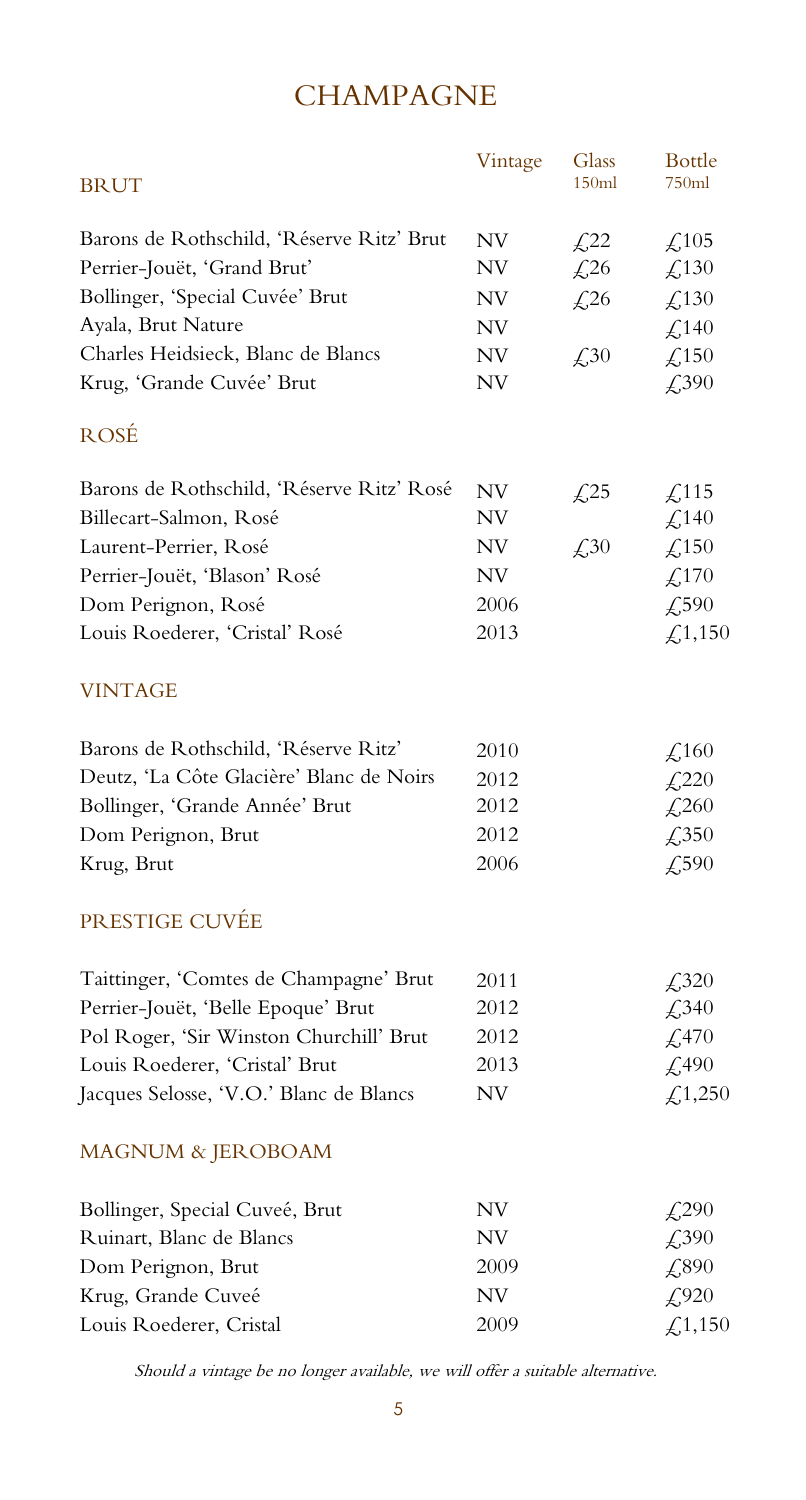### WINE

|                                                                                    | Vintage | Glass                              | <b>Bottle</b>                      |
|------------------------------------------------------------------------------------|---------|------------------------------------|------------------------------------|
| <b>WHITE WINE</b>                                                                  |         | 175ml                              | 750ml                              |
| 'Ritz Montagny' 1 <sup>er</sup> Cru, Château de la Saule<br>Burgundy, France       | 2018    | $\textcolor{blue}{\cancel{1}}\,16$ | $\textsterling,62$                 |
| Pinot Bianco 'Finado', Cantina Andriano<br>Alto Adige, Italy                       | 2020    | $\measuredangle$ ,17               | $\sqrt{65}$                        |
| Riesling Turckheim, Zind-Humbrecht<br>Alsace, France                               | 2020    | $\angle$ ,18                       | £70                                |
| Sauvignon Blanc 'Petit Clos', Clos Henri<br>Marlborough, New Zealand               | 2020    | $\text{\textsterling}18$           | £70                                |
| Chablis, Domaine Jean-Marc Brocard<br>Burgundy, France                             | 2020    | $\&21$                             | £80                                |
| Sancerre 'Grande Cuvée', Comte Lafond<br>Loire Valley, France                      | 2019    | $\textcolor{blue}{\cancel{.}}30$   | $\text{\textsterling}.130$         |
| Meursault, Domaine Jean-Michel Gaunoux<br>Burgundy, France                         | 2018    |                                    | £140                               |
| Puligny-Montrachet, Bachelet Monnot<br>Burgundy, France                            | 2019    |                                    | $\text{\textsterling}160$          |
| Chablis Grand Cru 'Bougros', Joseph Drouhin<br>Burgundy, France                    | 2018    |                                    | $\text{\textsterling}190$          |
| Chassagne-Montrachet 1 <sup>er</sup> Cru Morgeot<br>Lequin Colin, Burgundy, France | 2019    |                                    | $\sqrt{225}$                       |
| Beaune 1er Cru 'Clos des Mouches', Drouhin<br>Burgundy, France                     | 2018    |                                    | $\textcolor{blue}{\cancel{2,340}}$ |
| <b>ROSÉ WINE</b>                                                                   |         |                                    |                                    |
| Côtes de Provence 'Whispering Angels'<br>Château d'Esclans, Provence, France       | 2021    | $\pounds$ 19                       | $\measuredangle$ ,75               |
| Côtes de Provence 'Rose et Or'<br>Château Minuty, Provence, France                 | 2020    | $\sqrt{27}$                        | $\textcolor{red}{\downarrow}$ 105  |

Should a vintage be no longer available, we will offer a suitable alternative.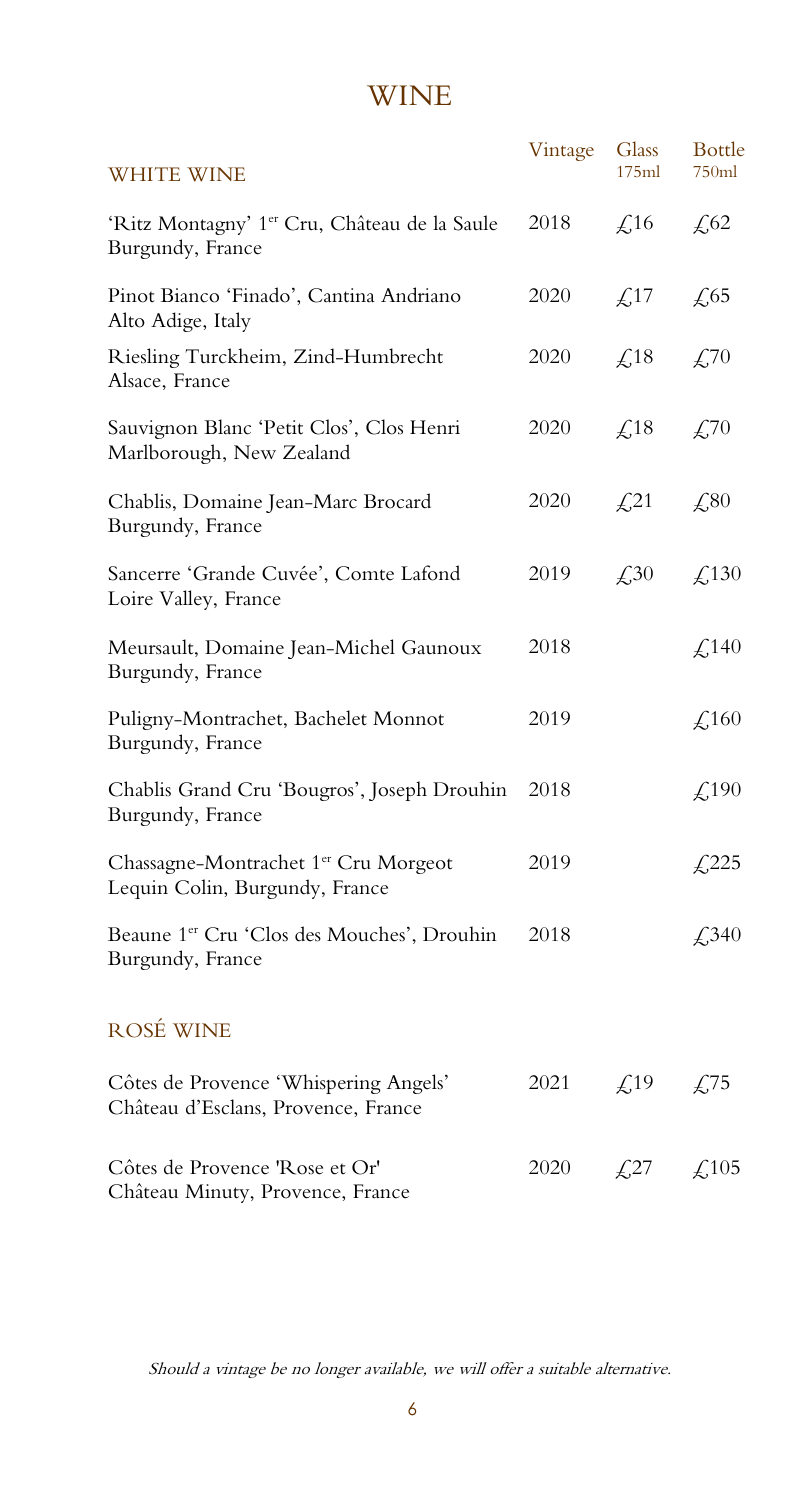### WINE

| <b>RED WINE</b>                                                                           | Vintage                      | Glass<br>175ml                    | <b>Bottle</b><br>750ml             |
|-------------------------------------------------------------------------------------------|------------------------------|-----------------------------------|------------------------------------|
| 'Ritz Pauillac' Domaines Barons de<br>Rothschild - Lafite, Bordeaux, France               | 2016                         | $\measuredangle$ ,18              | £69                                |
| Rioja Reserva, Marques de Murrieta<br>Rioja, Spain                                        | 2016 $\angle$ 5.18           |                                   | $\textcolor{blue}{\cancel{1,0}}$   |
| Pinot Noir, Gem<br>Martinborough, New Zealand                                             | 2011 $\angle 20 = \angle 75$ |                                   |                                    |
| Fleurie 'Roche Guillon', Domaine de Fa<br>Beaujolais, France                              | 2019                         | $\sqrt{22}$                       | £85                                |
| Syrah, Mullineux<br>Swartland, South Africa                                               | 2017                         | $\textcolor{blue}{\cancel{1,24}}$ | £95                                |
| Chianti Classico Riserva, Tenuta Tignanello<br>Tuscany, Italy                             | 2019                         | $\sqrt{27}$                       | $\text{\textsterling}.105$         |
| Cabernet Sauvignon, Silverado Vineyards<br>California, USA                                | 2018                         |                                   | $\text{\textsterling}140$          |
| 'Petit Figeac', 2 <sup>eme</sup> Vin du Château Figeac<br>Saint-Emilion, Bordeaux, France | 2015                         |                                   | $\text{\textsterling}180$          |
| Malbec 'La Linterna', Bemberg<br>Mendoza, Argentina                                       | 2013                         |                                   | $\textcolor{red}{\downarrow}$ ,210 |
| Nuits-Saint-Georges 1er Cru Pruliers, Duband<br>Burgundy, France                          | 2019                         |                                   | $\angle 280$                       |
| Shiraz 'Mount Edelstone', Henschke<br>Eden Valley, Australia                              | 2015                         |                                   | $\textcolor{blue}{\cancel{2,390}}$ |
| Château Lynch-Bages, Pauillac<br>Bordeaux, France                                         | 2010                         |                                   | $\textsterling$ ,495               |

Should a vintage be no longer available, we will offer a suitable alternative.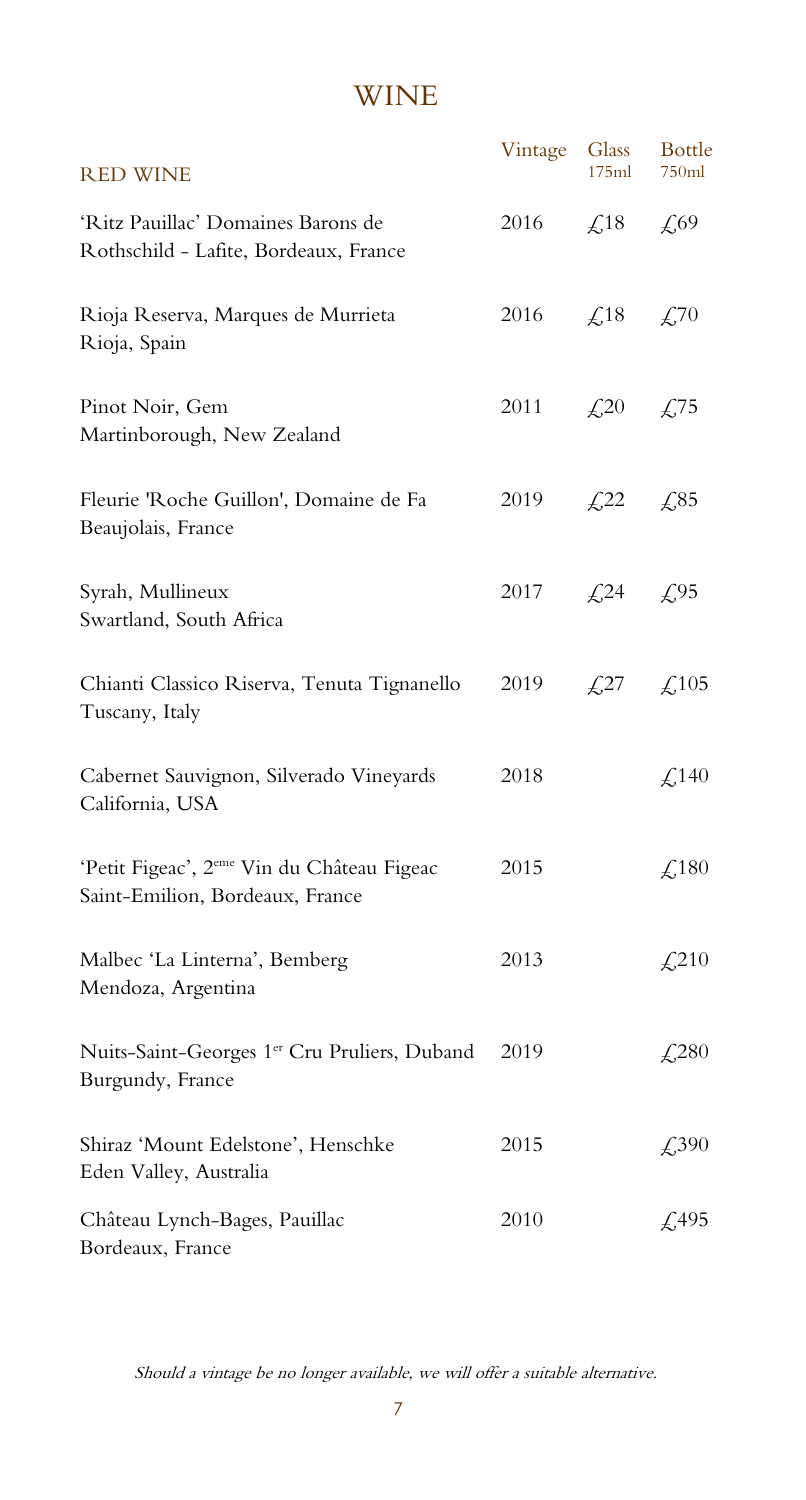### THE RIVOLI SHOWPIECES £25

As an outstanding example of its type, the Rivoli Showpieces proudly toast the exuberant legacy and iconic history of The Ritz London and our rich city.

#### CÉSAR RITZ

In tribute to the founder of The Ritz London this cocktail resembles the innovative and fresh ideas Cesar Ritz brought to the hospitality industry. The perfect vodka-based aperitif offering fresh and crisp flavours.

> Snow Queen Vodka, Grand Marnier Fresh Raspberry, Lemon and Lime Raspberry Infused Chardonnay Foam

#### RITZ 110

In honour of The Ritz London's long and colourful history, we invite you to celebrate the wealth of experience and extraordinary history in lavish style by sipping on pure gold in this glamorous concoction.

> Gold infused Grey Goose Vodka Grand Marnier and Peach Liquor, Champagne

#### THE RIVOLI 75

In tribute to the golden age of cocktail making, we present our take on the traditional 'French 75' as enjoyed here at The Ritz London since its initial conception in 1930.

> Bombay Grand Cru, Yuzu, Simple Syrup Mandarin and Orange Bitters, Champagne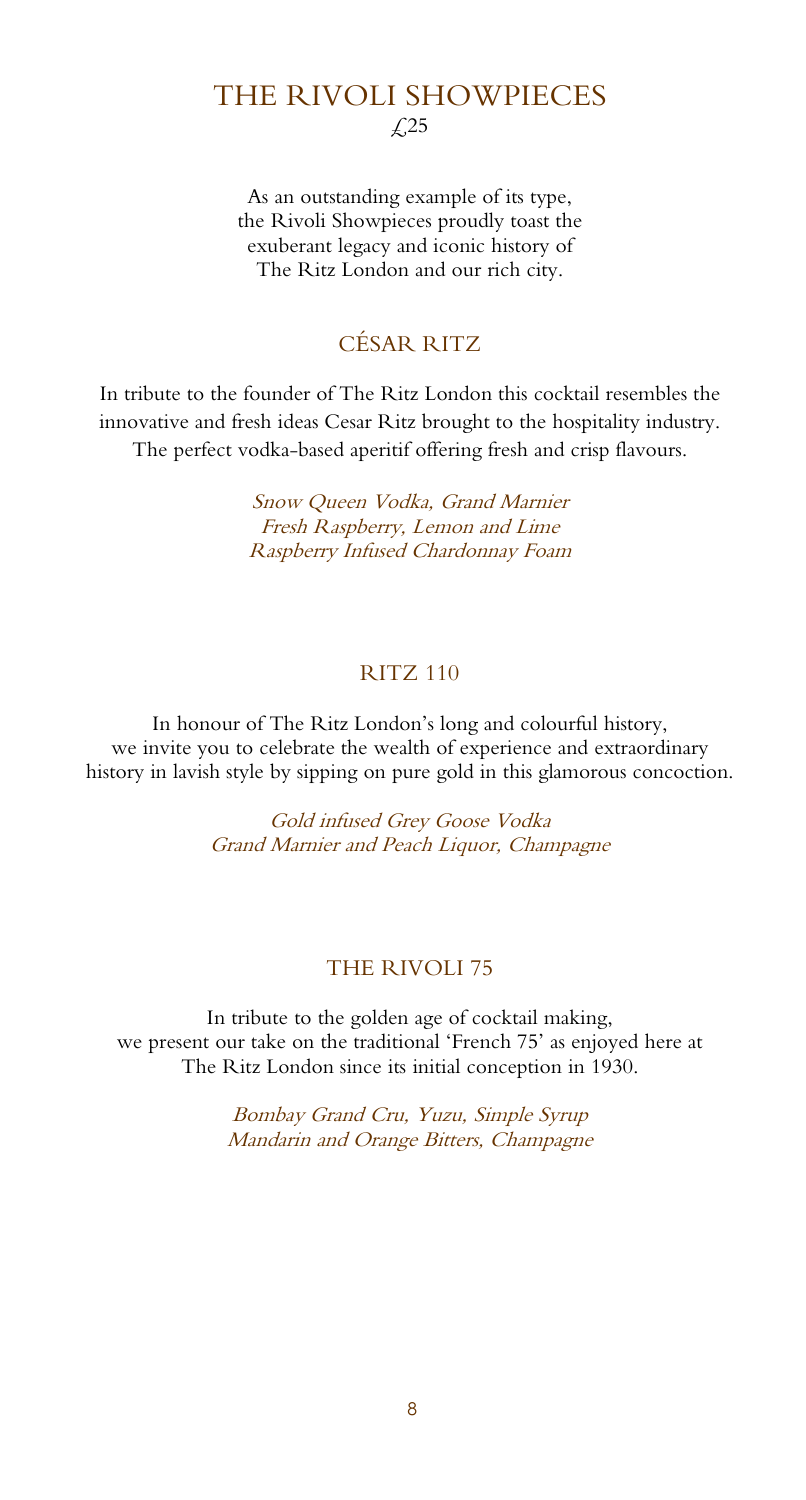### THE RIVOLI SHOWPIECES £25

#### CHURCHILL'S COURAGE

The Ritz London was one of Sir Winston Churchill's favourite hotels; a location where he gained courage to lead the country. This bold cocktail resembles character of Churchill's unquestionable leadership and partnership with America.

> Butter Washed Woodford Reserve Bourbon, Maple Ramos Pinto White Port, Vanilla Bitters

#### RIVOLI VESPER

Our interpretation of the iconic British classic; invented and named by the fictional secret agent James Bond in the 1953 novel, Casino Royale. Served 'Shaken not Stirred'.

> Bombay Sapphire, Grey Goose Vodka Lillet Blanc, China Elixir Liqueur

#### IRON LADY

This cocktail, strong and bold in character, echoes the stance and structure of the peerless figure of British politics; Lady Margaret Thatcher. Who famously stated 'this lady's not for turning'.

> Whitley Neill Original, Homemade Quinine Bark Cordial Lime Essential Oils and Champagne

#### PUTTIN' ON THE RITZ £38

Written by Irving Berlin, in grand style of The Ritz London, we recognise the songs approaching 95<sup>th</sup> Anniversary.

Macallan 12-Year-Old Cask, Matusalem 30-Year-Old Oloroso Peychaud's Bitters, Agave, Apricot and White Grape Soda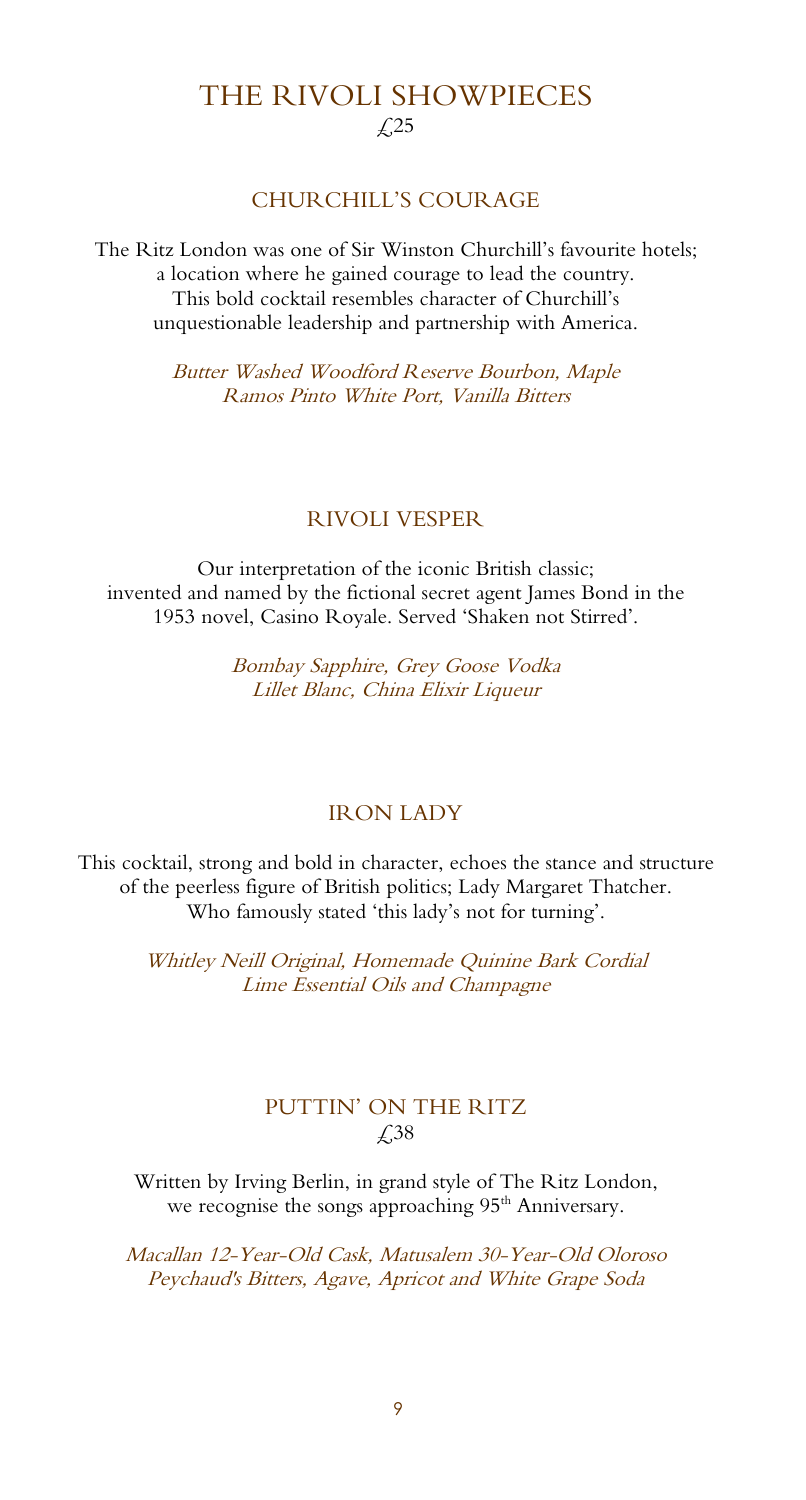#### THE RIVOLI CREATIONS £23

Tradition and innovation intertwine to create the idealism which inspires our collection of seasonal Rivoli Creations, marrying the luxury and decadence of the Art Deco movement with the ever-evolving London bar scene.

#### AVANT-GARDE

Pleasant botanicals dissolve into fresh lychee and hibiscus notes. Zesty citrus gives way to soft florals, in an ever-expanding circle of perfectly balanced and velvety flavours with a nutty taste.

No3 Gin, Muyu Jasmine, Lillet Blanc, Lychee and Lemon Orgeat, Almond Milk and Hibiscus Flower

#### GLOBETROTTER

Soft notes of pineapple and coconut with a playful smoky finish. Ordinary ingredients made extraordinary with an unexpected flavour.

Montelobos Mezcal Joven, Briotett Coconut Pineapple Cordial, Manzanilla Sherry, Nutmeg, Champagne

#### DAISY MAYHAP

The art of simplicity, a delicate Japanese peach sphere encased in a complex margarita, suspended in a crystal-clear cocktail.

> Patron Anejo, Del Duque Amontillado Sherry Persichetto Peach Tree, Pink Grapefruit

#### SCARLETT

Long and refreshing, blending floral notes and fruity flavours with effervescence and a sparkling finish; a surprise every single sip.

> Stoli Elit Vodka, St. Germain Elderflower Lillet Blanc, Raspberry Cordial, Champagne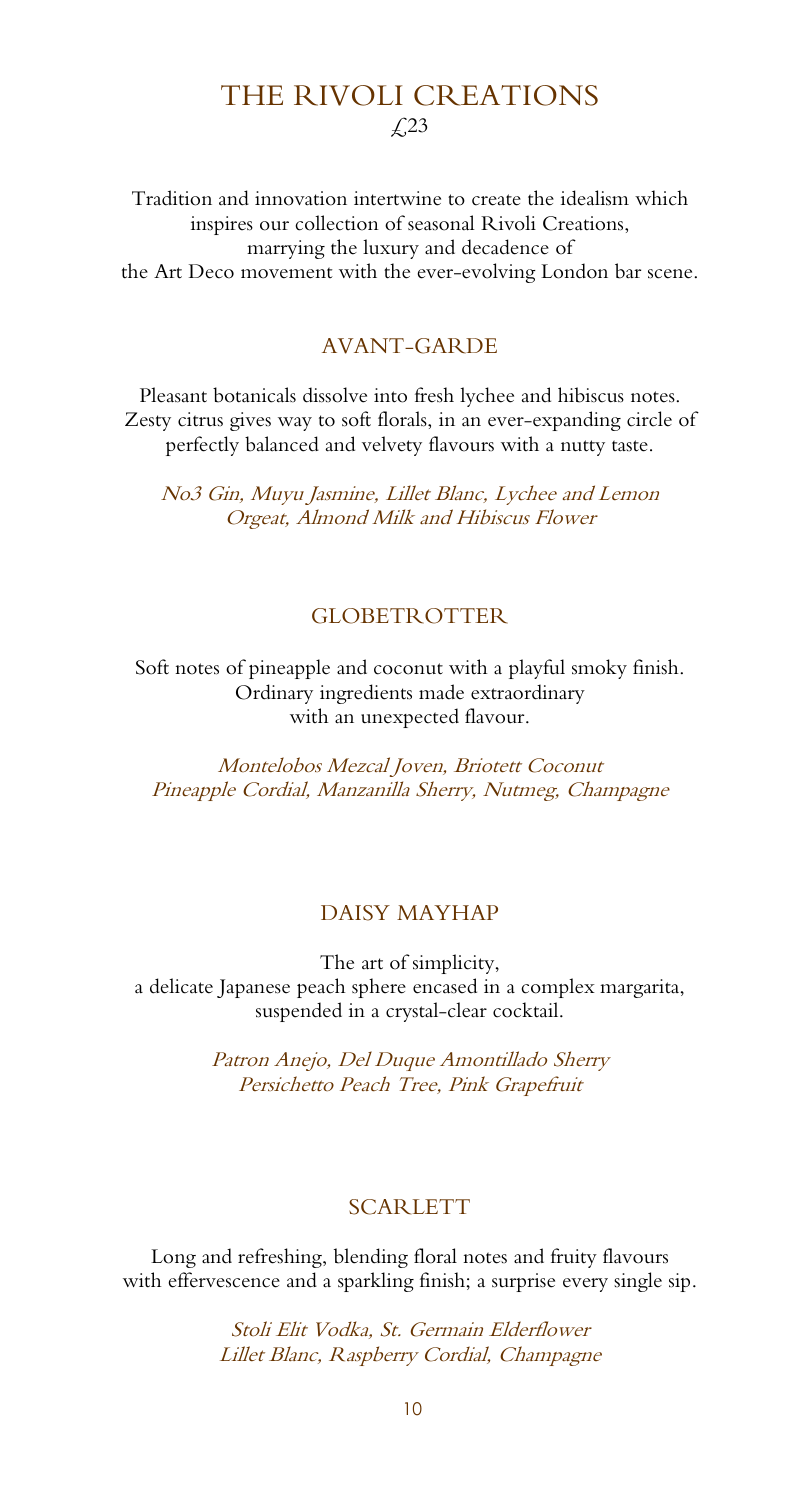### THE RIVOLI CREATIONS £23

#### BOUNDLESS

Soft and approachable, this heaven-sent cocktail toped with pistachio and clarified milk perfectly merged with Cognac and pedro Ximenez. Boundless joy, in crystal-crear liquid form.

Martell VSOP, Nectar Pedro Ximenez, Cocchi Americano, Pistachio Milk and Vanilla with yogurt powder

#### RUE DE RIVOLI

Bold and strong with rhubarb and cherry notes encased in white chocolate, a complex take on a classic boulevardier that defies expectations.

Dalmore 15, Amaro Santoni, Ratafia Cherry Wine, Orange Bitter

#### ROYAL BANANA BREAKFAST

An untamed alchemy of endlessly shifting elements in an elegant teacup. Full-bodied, robust and rich with an unexpected velvety and fruity final touch.

> Bacardi 8 Infused Spent Coffee, Crème d 'Apricot Orange, Yoghurt and Banana Velvet

#### DUSK TO DAWN

Passion fruit and orange notes, crowned by a delicate touch of bergamot, champagne and pink peppercorn; capturing the bar's shift from dusk to dawn.

Whitley Neill Connoisseur Cut Infused Passion Fruit Orange Tea Italicus Bergamot, Pink Peppercorn and Champagne Cordial Fino Sherry, Campari and Tonic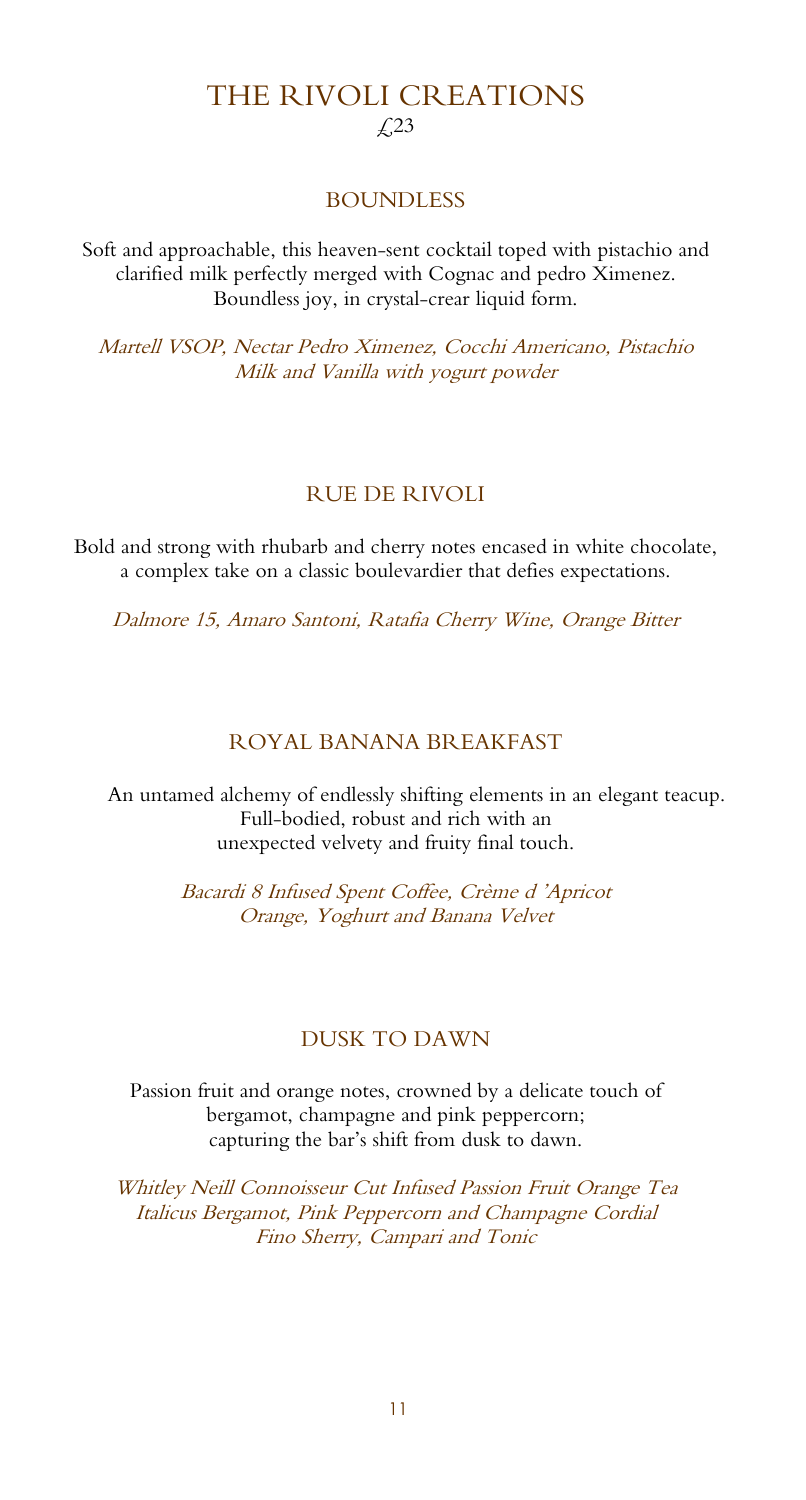### THE RIVOLI VINTAGE

The timeless tradition of a bygone age, infused with the contemporary soul of The Rivoli Bar. This outstanding collection pay homage to table side service using the finest vintage spirits to capture the timeless essence of the classic cocktail.

#### SAZERAC £550

The Sazerac is a local New Orleans variation of a cognac or whiskey cocktail. Claimed to be the oldest known American cocktail with origins in pre-Civil War New Orleans and American instances of published usage of the word cocktail to describe a mixture of spirits, bitters, and sugar can be traced to the dawn of the 19th century.

> 1906 Lheraud, Gold Leaf Sugar Cube Peychaud Bitters, Vintage Absinthe

#### NEGRONI  $\angle 100$

It was Count Negroni who first decided to throw an extra measure of Gin into his Milano-Torino (Americano), dissatisfied as he was with its lack of backbone. Here we pay homage to the Count by offering this unique take on an Italian staple.

> 1960's Gordon's Gin, 1970's Campari Bitters 1980's Martini and Rossi Red Vermouth

#### HANKY-PANKY £90

Created by Ada Coleman (Coley) in 1925, The Hanky-Panky is a variation on the sweet Martini. Coley's secret ingredient was Fernet Branca and by adding a couple of dashes of this herbal elixir, she transformed the Martini into a whole new drink.

Gordons Gin 1960, Martini Rosso 1980, Amaro Fernet

#### RUSTY NAIL £80

A prohibition classic, though it was originally called the B.I.F. in 1937, this cocktail's emergence was facilitated by Drambuie's continued efforts to export to America despite prohibition-one of these means was dropping cases of spirits off ships passing the coast of America.

Raise your glass to these pioneers from Scotland.

Glenmorangie Signet, 1960's Drambuie, Lemon Zest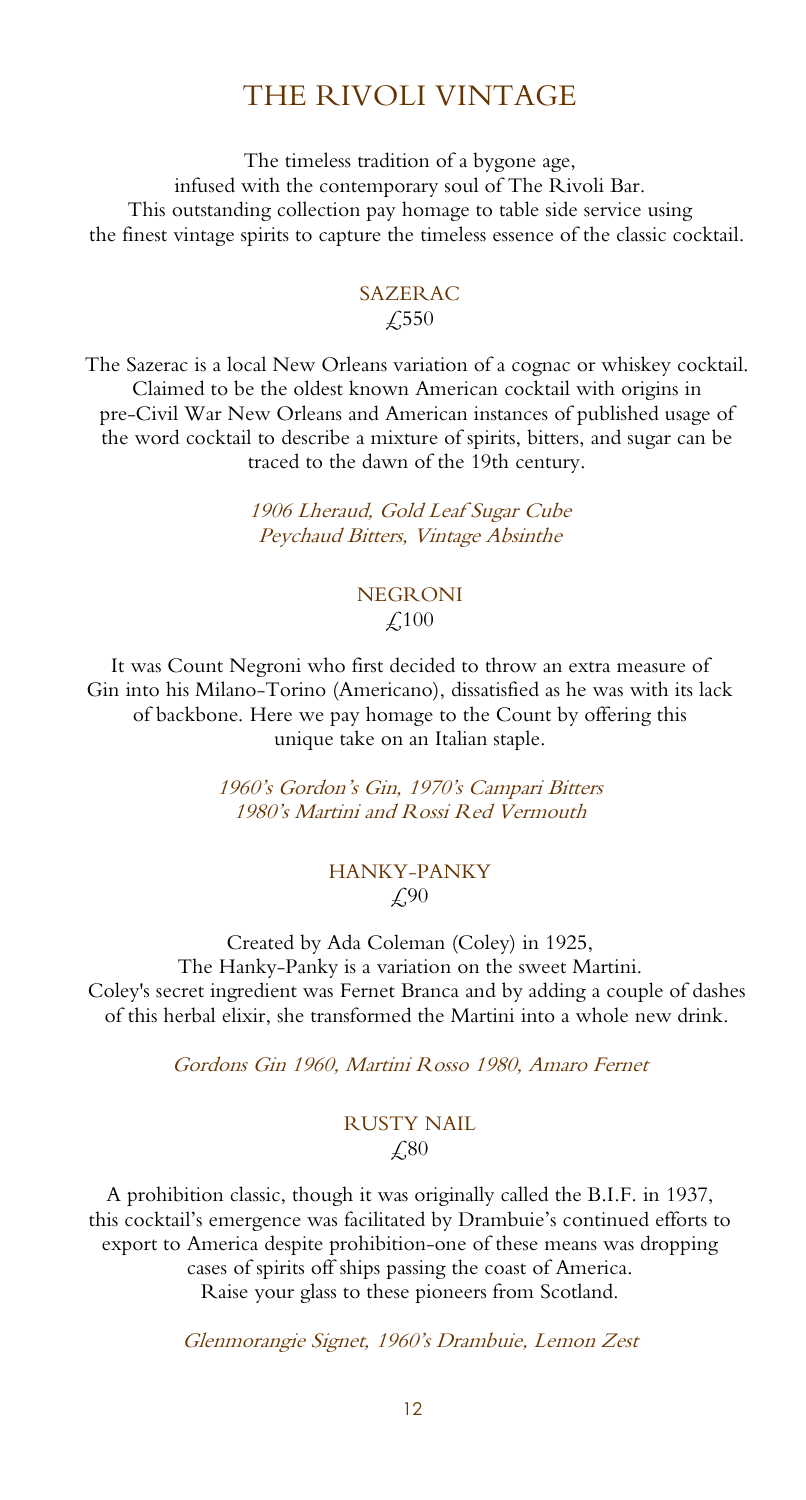### GIN

|                                | 50ml                              |
|--------------------------------|-----------------------------------|
| Bombay Sapphire Dry            | $\text{\textsterling}15$          |
| Hayman's Old Tom               | $\textsterling$ 15                |
| Tanqueray                      | $\text{\textsterling}15$          |
| Gin Mare                       | $\textcolor{red}{\mathcal{L}}$ 15 |
| Silent Pool                    | $\textsterling$ 15                |
| Plymouth                       | $\textsterling$ 15                |
| Beefeater 24                   | $\textsterling$ 15                |
| Sipsmith                       | $\text{\textsterling}15$          |
| Whitley Neill Rhubarb & Ginger | $\textcolor{red}{\mathcal{L}}$ 15 |
| Whitley Neill Original         | $\text{\textsterling}16$          |
| Hendrick's                     | £16                               |
| Hendrick's Neptunia            | $\mathcal{L}$ 19                  |
| Gin No.3                       | $\text{\textsterling}16$          |
| The Botanist                   | $\textsterling$ 17                |
| William Chase                  | $\text{\textsterling}17$          |
| Tanqueray No. Ten              | $\textcolor{red}{\mathcal{L}}$ 17 |
| Sipsmith Sloe Gin              | $\textcolor{red}{\mathcal{L}}$ 17 |
| Roku                           | $\textcolor{red}{\lesssim} 18$    |
| Oxley                          | $\textsterling}18$                |
| Monkey 47                      | $\textcolor{red}{\pounds}18$      |
| Whitley Neill Connoisseur Cut  | $\textcolor{red}{\pounds}18$      |
| Bombay Premier Cru             | $\text{\textsterling}18$          |
| Beefeater Burrough's Reserve   | $\cancel{\pounds}31$              |

### VODKA

| Ketel One       | $\text{\textsterling}15$       |
|-----------------|--------------------------------|
| Grey Goose      | $\textcolor{red}{\lesssim} 15$ |
| Belvedere       | $\text{\textsterling}15$       |
| Konik's Tail    | $\text{\textsterling}15$       |
| Snow Queen      | $\text{\textsterling}15$       |
| Tito's Handmade | $\text{\textsterling}16$       |
| Chase           | $\text{\textsterling}17$       |
| Stoli Elit      | $\text{\textsterling}19$       |
| U'Luvka         | $\text{\textsterling}19$       |
| Chopin          | £,22                           |
|                 |                                |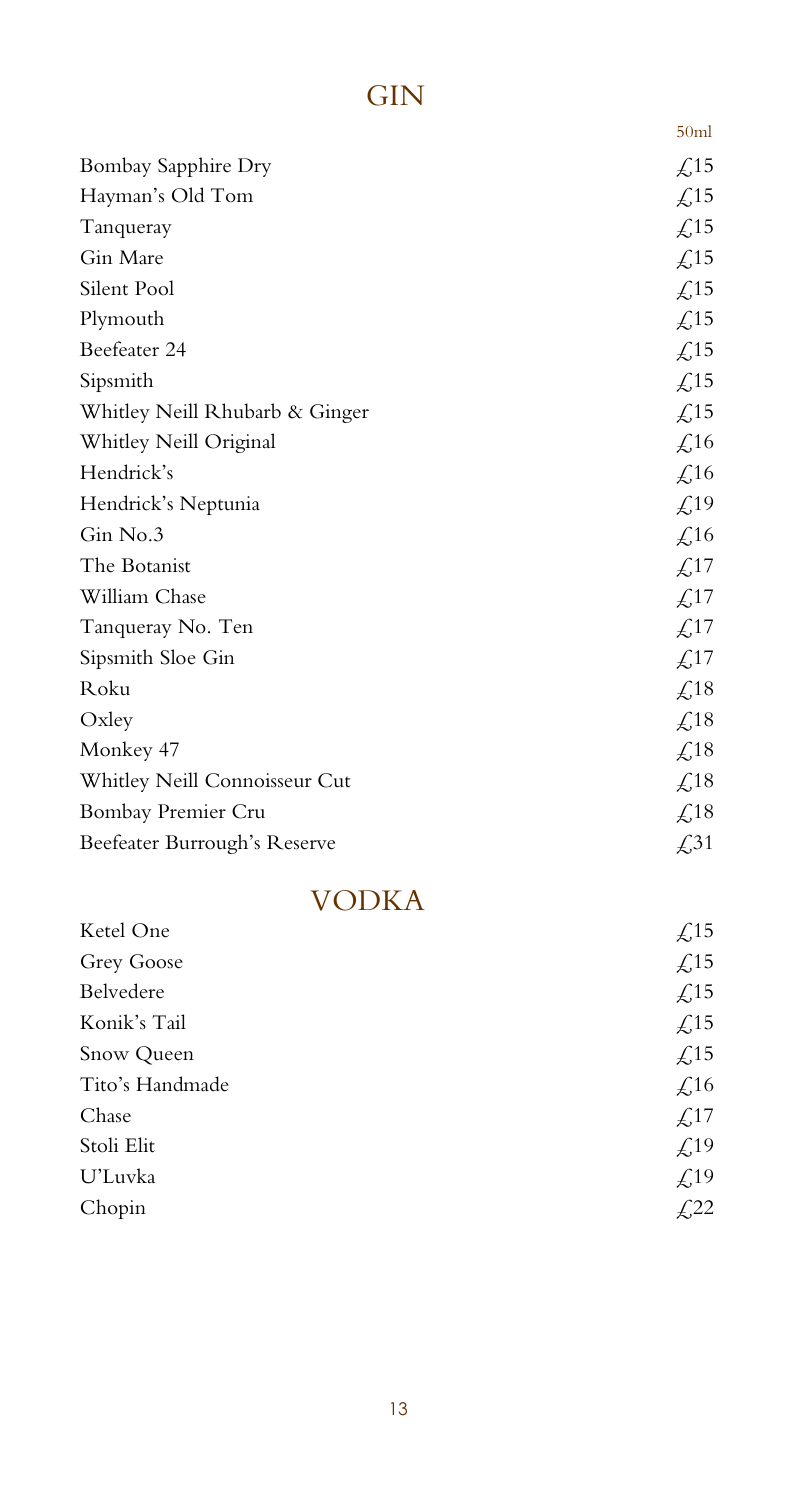### RUM

|                                   | 50 <sub>ml</sub>                  |
|-----------------------------------|-----------------------------------|
| Havana Club 3 Years Old           | $\text{\textsterling}15$          |
| Bacardi Carta Blanca              | $\textsterling$ 15                |
| Santa Teresa                      | $\textsterling$ 15                |
| Bacardi 8 Years Old               | $\text{\textsterling}16$          |
| Dictador 12 Years Old             | $\angle$ ,16                      |
| Diplomatico Reserva Exclusiva     | $\textcolor{red}{\lesssim} 18$    |
| Bacardi Heritage 44.5%            | $\mathcal{L}^{20}$                |
| Zacapa 23 Solera                  | $\mathcal{L}21$                   |
| Havana Club Seleccion de Maestros | $\sqrt{21}$                       |
| St Nichols Abbey 5 Years Old      | $\sqrt{22}$                       |
| Bacardi Reserva Limitada          | $\textcolor{red}{\cancel{1,31}}$  |
| Flor de Caña 25-Year-Old          | $\textcolor{blue}{\cancel{f,36}}$ |
| Zacapa XO                         | $\textcolor{blue}{\mathcal{L}}40$ |
| Clement XO Agricole               | $\textcolor{blue}{\cancel{1,0}}$  |
| Diplomatico Ambassador            | $\textsterling 65$                |
| 1980 Bacardi                      | £,85                              |
| <b>CACHAÇA</b>                    |                                   |
| Leblon Reserva Especial           | $\mathcal{L}^{21}$                |
| Germana Heritage                  | £,23                              |
| TEQUILA                           |                                   |
| <b>BLANCO</b>                     |                                   |
| Olmeca Altos Plata                | $\textsterling$ 17                |
| Don Julio                         | $\mathcal{L}^{19}$                |
| Patron Silver                     | $\textcolor{red}{\downarrow}$ 21  |
| <b>REPOSADO</b>                   |                                   |
| Don Julio                         | $\textsterling.19$                |
| Herradura Reposado                | $\mathcal{L}^{20}$                |
| Clase Azul                        | $\textcolor{blue}{\cancel{2}}45$  |
| <b>ANJEO</b>                      |                                   |
| Patron Anejo                      | $\textcolor{red}{\mathcal{L}}26$  |
| Don Julio 1942                    | $\textsterling}46$                |
| <b>MEZCAL</b>                     |                                   |
| Creyente                          | $\mathcal{L}^{21}$                |
| Montelobos Joven                  | $\sqrt{23}$                       |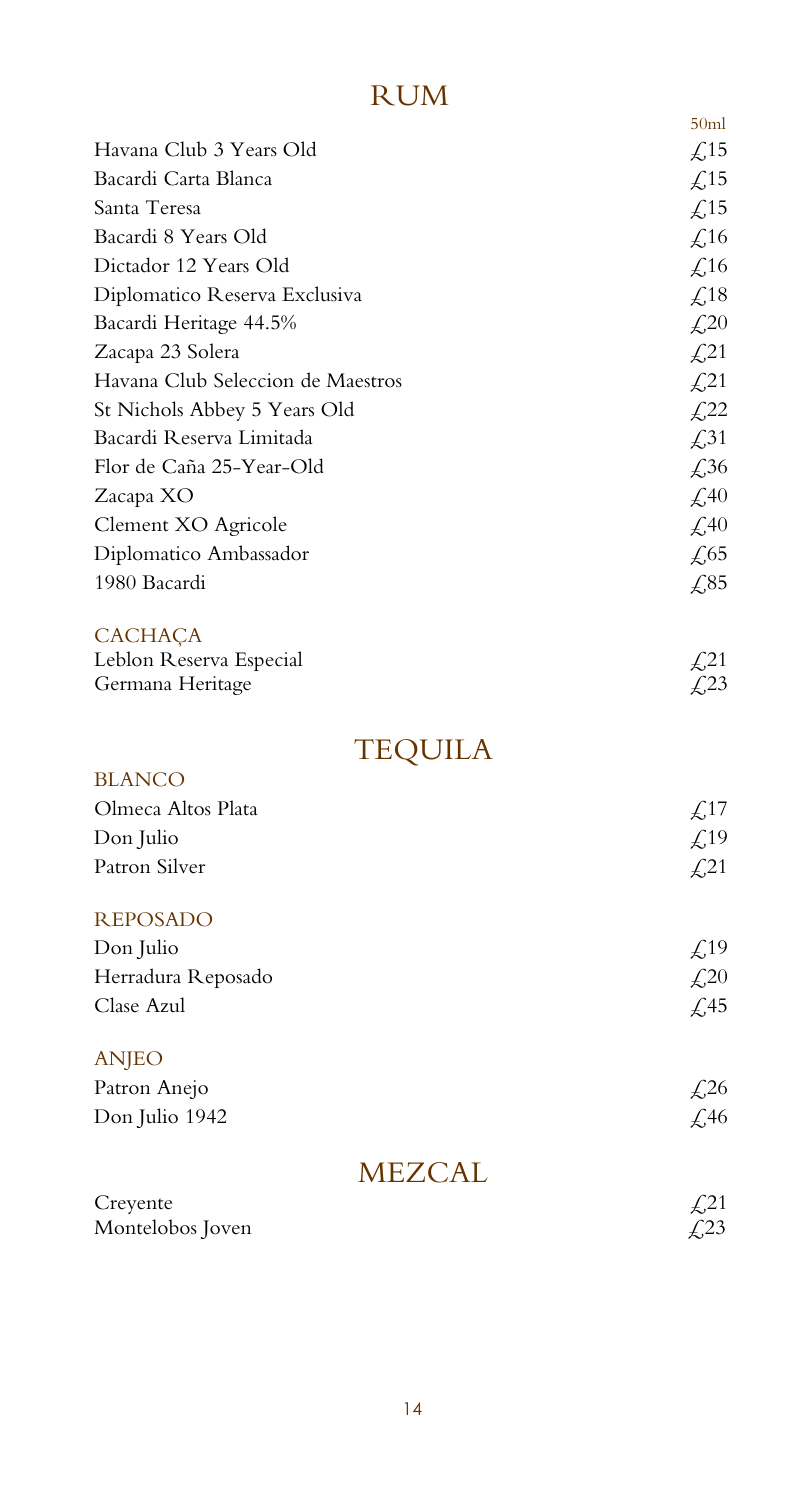### **COGNAC**

| <b>VSOP</b>                                 | 50 <sub>ml</sub>                   |
|---------------------------------------------|------------------------------------|
| Lheraud VSOP                                | $\mathcal{L}$ 16                   |
| Martell VSOP                                | $\textcolor{red}{\mathcal{L}}$ 17  |
| Rémy Martin VSOP                            | $\text{\textsterling}18$           |
| <b>XO</b>                                   |                                    |
| Martell XO                                  | $\mathcal{L}^{29}$                 |
| Courvoisier XO                              | $\textcolor{red}{\downarrow}31$    |
| Rémy Martin XO                              | $\textcolor{red}{\cancel{2}}31$    |
| Louis Royer XO                              | $\textcolor{blue}{\cancel{2}}36$   |
| Hine XO                                     | $\textcolor{red}{\cancel{2}}36$    |
| Hennessy XO                                 | $\textcolor{red}{\cancel{2}}36$    |
| <b>HORS D'AGE</b>                           |                                    |
| Martell Cordon Bleu                         | $\textcolor{blue}{\cancel{.}}30$   |
| Godet Folle Blanche                         | $\textcolor{blue}{\cancel{2,38}}$  |
| Hennessy Paradis                            | $\textcolor{red}{\pounds}110$      |
| Louis Royer 38 Years Old Single Cask Cognac | $\textcolor{red}{\pounds}200$      |
| Hennessy Paradis Imperial                   | $\textsterling}315$                |
| Louis XIII de Rémy Martin                   | $\textsterling}315$                |
| <b>Richard Hennessy</b>                     | $\textcolor{blue}{\cancel{2,350}}$ |
| Martell L'Or Jean Martell                   | £,500                              |
| Lheraud 1906                                | $\textcolor{blue}{\cancel{.550}}$  |
| <b>ARMAGNAC</b>                             |                                    |
| Clos Martin VSOP                            | $\mathcal{L}^{19}$                 |
| Lheraud Baron Gaston Legrand Armagnac 1986  | $\sqrt{26}$                        |
| Collectionneur J. Dupeyron 1979             | $\sqrt{28}$                        |
| Baron de Lustrac 1977                       | $\cancel{6}31$                     |
| Lheraud Baron Gaston Legrand Armagnac 1973  | $\cancel{\pounds}36$               |
| <b>CALVADOS</b>                             |                                    |
| <b>Boulard VSOP</b>                         | $\textcolor{red}{\mathcal{L}}$ 17  |
| Père Magloire 12 Years Old                  | $\mathcal{L}$ 19                   |
| Père Magloire XO                            | $\mathcal{L}^{20}$                 |
| <b>Boulard Extra</b>                        | $\mathcal{L}60$                    |
| <b>GRAPPA</b>                               |                                    |
| Moscato Bepi Tosolini                       | $\textcolor{red}{\mathcal{L}}$ 16  |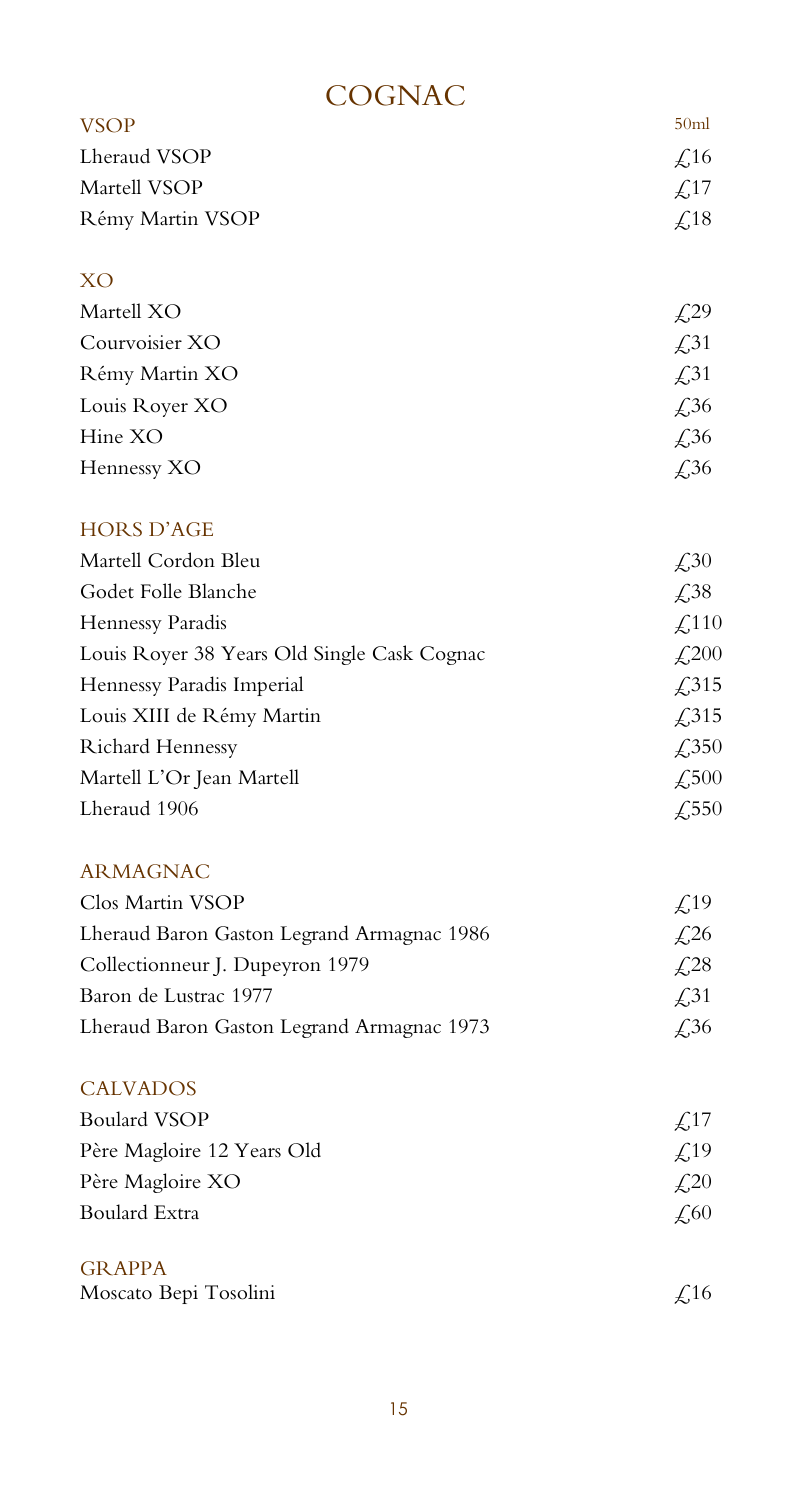### **WHISKEY**

| <b>BLENDED</b>                        | 50 <sub>ml</sub>                                  |
|---------------------------------------|---------------------------------------------------|
| Jonnie Walker 12-Year-Old Black Label | $\text{\textsterling}17$                          |
| Chivas Regal 12 Years Old             | $\textcolor{red}{\mathcal{L}}$ 17                 |
| Chivas Regal 18 Years Old             | $\mathcal{L}^{22}$                                |
| Chivas Regal 25 Years Old             | $\textcolor{blue}{\cancel{.56}}$                  |
| Johnnie Walker Blue Label             | $\textsterling$ .45                               |
| WELSH                                 |                                                   |
| Penderyn Madeira Finish               | $\textcolor{red}{\lesssim} 16$                    |
| Penderyn Portwood Finish              | $\textcolor{red}{\cancel{1}}\textcolor{blue}{21}$ |
| <b>IRISH</b>                          |                                                   |
| Jameson Select Reserve                | $\textcolor{red}{\lesssim} 18$                    |
| Redbreast 12 Years Old                | $\mathcal{L}^{22}$                                |
| Midleton Very Rare                    | $\angle$ ,40                                      |
| <b>NORTH AMERICAN</b>                 |                                                   |
| Crown Royal                           | $\angle 17$                                       |
| Gentleman Jack                        | $\textcolor{red}{\lesssim} 18$                    |
| <b>Woodford Reserve</b>               | $\text{\textsterling}18$                          |
| Wild Turkey, 101                      | $\text{\textsterling}18$                          |
| Makers Mark 46                        | $\measuredangle$ 20                               |
| Jack Daniel's Single Barrel           | $\&21$                                            |
| Booker's                              | $\textcolor{red}{\cancel{L}}22$                   |
| Blanton's Gold                        | £35                                               |
| <b>AMERICAN RYE</b>                   |                                                   |
| Sazerac Rye                           | $\text{\textsterling}18$                          |
| Jack Daniel's Single Barrel Rye       | $\sqrt{21}$                                       |
| <b>JAPANESE</b>                       |                                                   |
| Suntory Yamazaki 12 Years Old         | £35                                               |
| Suntory Hakushu 12 Years Old          | £35                                               |
| Suntory Hibiki 17 Years Old           | £70                                               |
| Suntory Hakushu 18 Years Old          | £75                                               |
| Suntory Yamazaki 18 Years Old         | $\textcolor{red}{\downarrow}300$                  |
| Suntory Hibiki 21 Years Old           | $\textcolor{red}{\downarrow}$ 130                 |
| Suntory Hibiki 30 Years Old           | $\textcolor{red}{\mathcal{L}}$ 600                |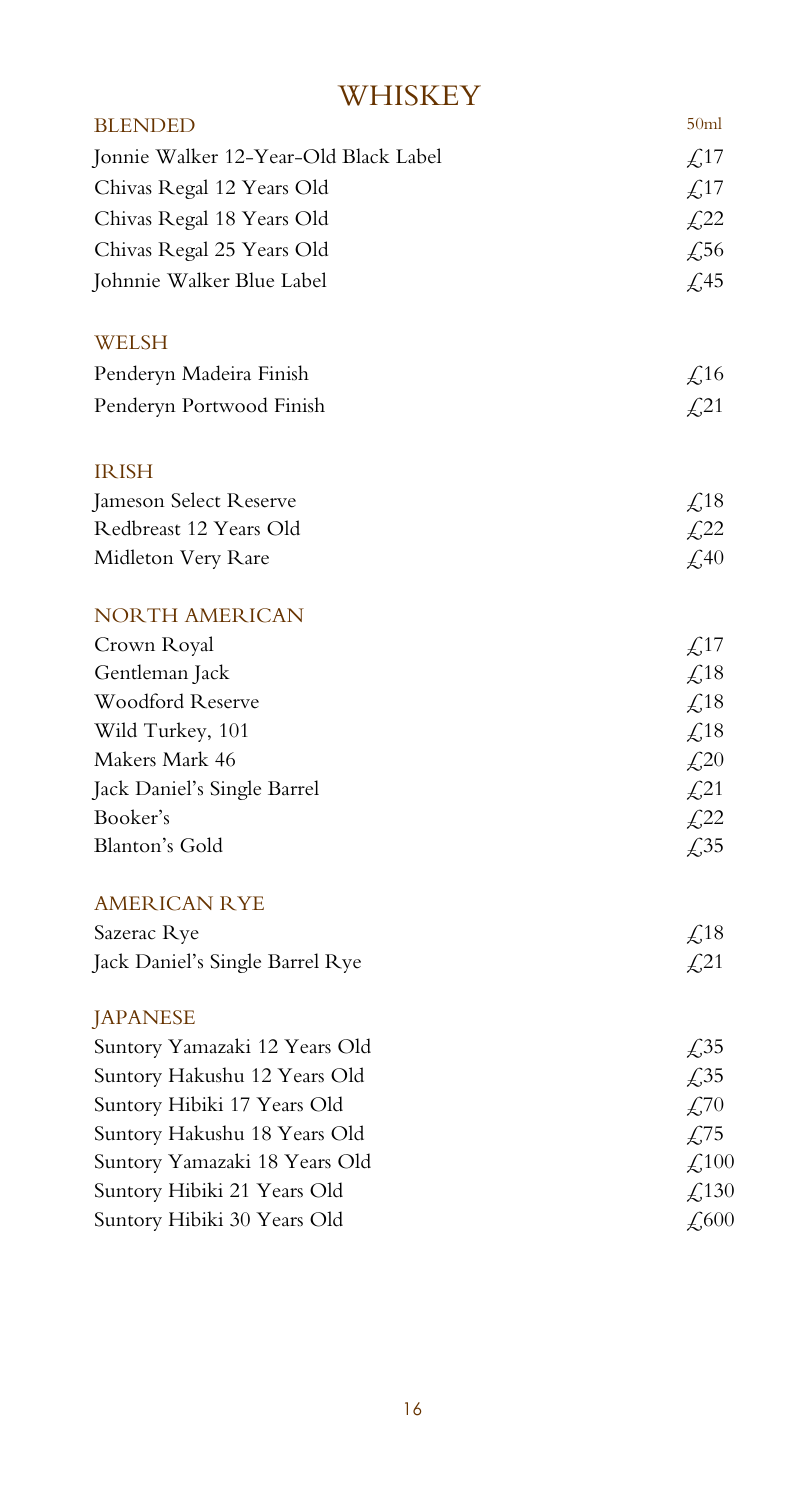### SINGLE MALT

| <b>LOWLANDS</b>                           | 50 <sub>ml</sub>                                    |
|-------------------------------------------|-----------------------------------------------------|
| Auchentoshan Three Wood                   | $\text{\textsterling}18$                            |
| Crabbies 22 Years Old                     | $\textcolor{blue}{\mathcal{L}}40$                   |
| Crabbies 1992                             | $\textcolor{blue}{\mathcal{L}}70$                   |
| <b>ISLANDS</b>                            |                                                     |
| Highland Park 18 Years Old                | $\cancel{1}22$                                      |
| Talisker 30 Years Old                     | £70                                                 |
| <b>ISLAY</b>                              |                                                     |
| Laphroaig Quarter Cask                    | $\textcolor{red}{\lesssim} 18$                      |
| Ardbeg Uigeadail                          | £19                                                 |
| Lagavulin 16 Years Old                    | $\textcolor{blue}{\cancel{.}}20$                    |
| Bruichladdich Black Art 4                 | $\sqrt{.55}$                                        |
| Laphroaig 25 Years Old                    | £,75                                                |
| <b>HIGHLANDS</b>                          |                                                     |
| Aberfeldy 12 Years Old                    | $\textcolor{red}{\mathcal{L}}$ 17                   |
| Oban 14 Years Old                         | $\textcolor{red}{\lesssim} 18$                      |
| The Dalmore 15 Years Old                  | $\angle 21$                                         |
| Glenmorangie 18 Years Old                 | $\textcolor{blue}{\cancel{+}}40$                    |
| Glenmorangie Signet                       | $\angle 45$                                         |
| The Dalmore King Alexander III            | $\sqrt{.55}$                                        |
| The Dalmore 25 Years Old                  | $\textcolor{red}{\pounds}200$                       |
| The Dalmore 1980 Constellation Collection | $\textcolor{red}{\textbf{\textsterling}}600$        |
| <b>SPEYSIDE</b>                           |                                                     |
| Aultmore 12 Years Old                     | $\text{\textsterling}16$                            |
| Dalwhinnie15 Years Old                    | $\text{\textsterling}17$                            |
| The Glenlivet 15 Years Old                | $\textcolor{red}{\mathcal{L}}18$                    |
| Aberlour A'Bunadh                         | $\textsterling.19$                                  |
| Craigellachie 13 Years Old                | $\mathcal{L}^{19}$                                  |
| Balvenie 14 Years Old Caribbean Cask      | £26                                                 |
| Glenfarclas 21 Years Old                  | $\textcolor{red}{\downarrow}31$                     |
| Macallan 12 Years Triple Cask Matured     | $\textcolor{red}{\downarrow}31$                     |
| Macallan 12 Years Old Sherry Cask         | $\textcolor{red}{\cancel{1,36}}$                    |
| Macallan Rare Cask                        | £,55                                                |
| Mortlach 16 Years Old                     | $\textcolor{blue}{\textsterling}60$                 |
| Macallan 18 Years Old Sherry Cask         | $\textcolor{blue}{\cancel{f,70}}$                   |
| Macallan Exceptional Cask 2005            | $\textcolor{red}{\pounds}250$                       |
| Macallan Exceptional Cask 2002            | $\measuredangle$ ,260                               |
| Macallan 25 Years Old                     | $\textcolor{red}{\mathcal{L}}\textcolor{blue}{300}$ |
| Macallan 30 Years Old Fine Oak            | $\measuredangle$ 500                                |
| Macallan 30 Years Old Sherry Oak          | £600                                                |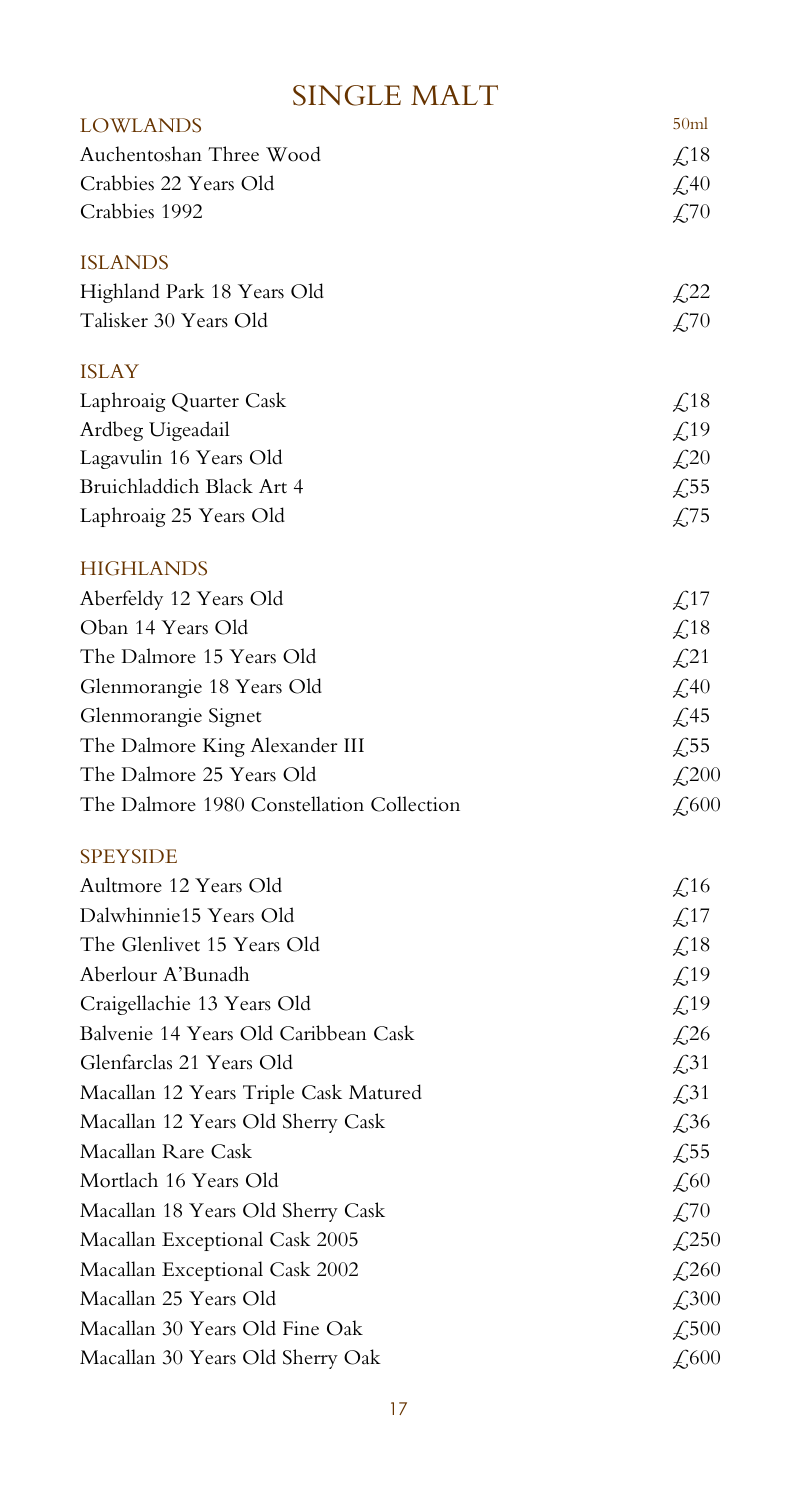### BEER

| <b>BOTTLED BEER</b>           | 330ml       |
|-------------------------------|-------------|
| Heineken, Peroni              | $\angle 11$ |
| Meantime London Pale Ale      | $\angle 11$ |
| Aspall Cider                  | $\angle$ 11 |
| <b>Saltaire Brewery Stout</b> | $\angle 11$ |

### **SHERRY**

70ml

70ml

| Fino 'Tio Pepe', González Byass                         | $\angle 12$ |
|---------------------------------------------------------|-------------|
| Manzanilla Pasada 'Pastrana', Bodegas Hidalgo La Gitana | $\angle 12$ |
| Amontillado 'Del Duque', González Byass 30 Años         | $\angle 16$ |
| Oloroso 'Antique', Fernando de Castilla                 | $\angle 18$ |
| Pedro Ximénez 'Noe', González Byass 30 Años             | $\angle 18$ |
|                                                         |             |

### PORT

| Ramos Pinto, White Port     | $\angle 12$ |
|-----------------------------|-------------|
| Taylor's, LBV 2017          | $\angle 14$ |
| Fonseca, Old Tawny 20 yo    | $\angle 17$ |
| Taylor's, Vintage Port 1985 | 4.24        |

### SOFT DRINKS

|                                                                                              | 200 <sub>ml</sub>           |
|----------------------------------------------------------------------------------------------|-----------------------------|
| Coca-Cola, Diet Coca-Cola                                                                    | £7.50                       |
| Fever Tree Tonic Water, Light Tonic Water                                                    | £,7.50                      |
| Mediterranean Tonic, Soda Water, Lemonade                                                    |                             |
| Ginger Ale, Ginger Beer                                                                      | 250ml                       |
| Elderflower Pressé                                                                           | £,8.50                      |
| Freshly Squeezed Orange, Grapefruit, Apple, Pineapple<br>Cranberry, Peach, Pomegranate Juice | $\angle$ .11                |
|                                                                                              | 750ml                       |
| Llanllyr Source Still, Llanllyr Source Sparkling<br>Evian, Perrier                           | $\sqrt{.8}$                 |
|                                                                                              | $\mathcal{L}^{\mathcal{G}}$ |
|                                                                                              | 250ml                       |
| San Pellegrino                                                                               |                             |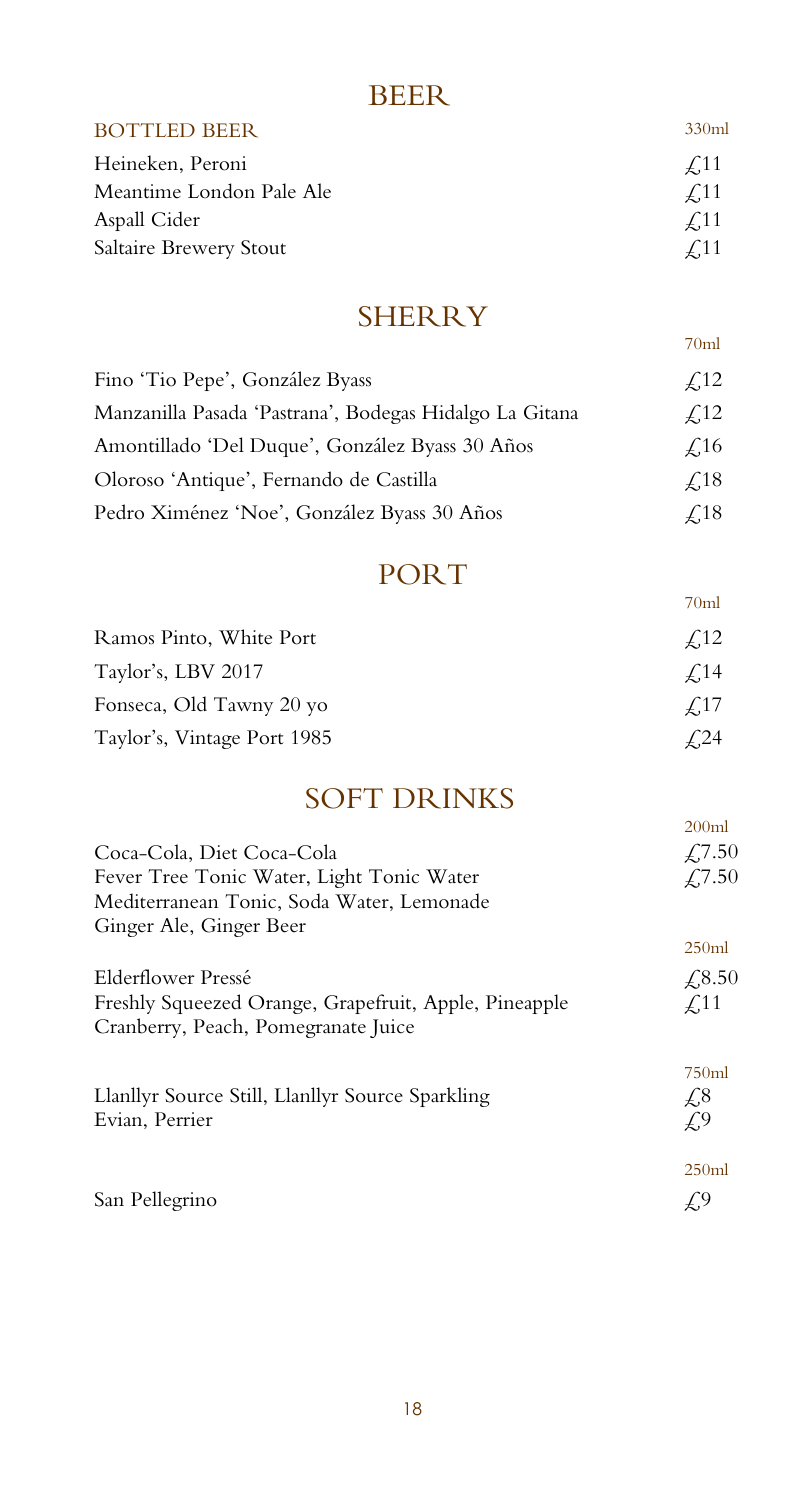### NON-ALCOHOLIC COCKTAILS £17

#### BEHIND BLUE EYES

Fresh Pineapple and Apple Juice, Coco Real Cream of Coconut, Blue Spirulina

#### GREEN HOPE

Fresh Ginger and Lemon Juice, Spinach and Mint Syrup, Ginger Beer

SMOOTH BERRIES Fresh Raspberries, Lychee Juice, Pomegranate Juice

#### HOT BEVERAGES £,9.50

#### LOOSE LEAF TEA INFUSIONS

Ritz Royal English Moroccan Mint Earl Grey Imperial Lemon Verbena Assam Tippy Orthodox Rooibos Red Tea Ceylon Orange Pekoe Green Tea

Darjeeling First Flush Chamomile Flowers Passion Fruit and Orange

#### **COFFEE**

Ritz Filter Coffee Americano Espresso Caffé Latte Cappuccino Espresso Macchiato Flat White Decaffeinated Coffee available